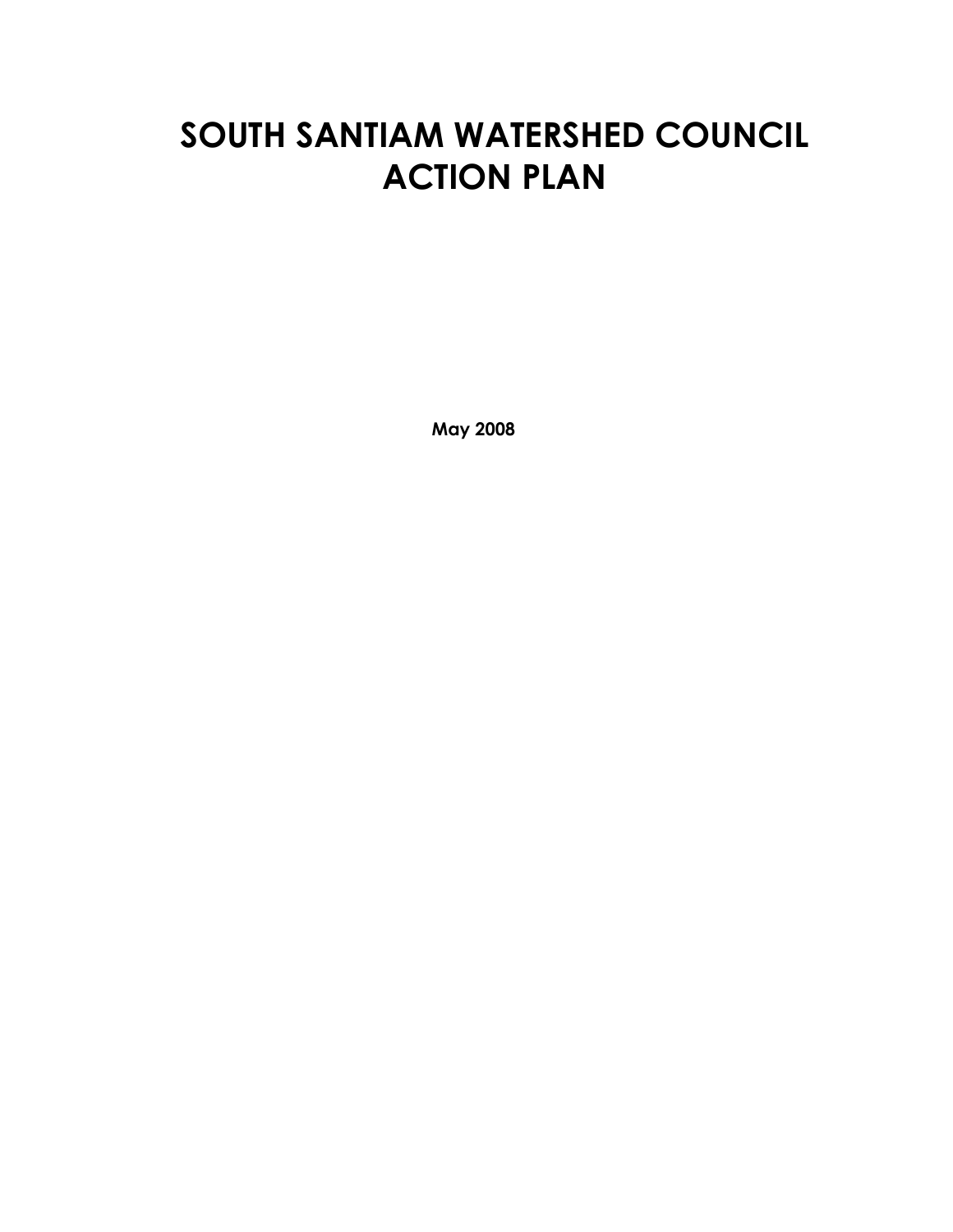## **Table of Contents**

#### **Chapter 1** Introduction

## **Chapter 3** Strategies and Actions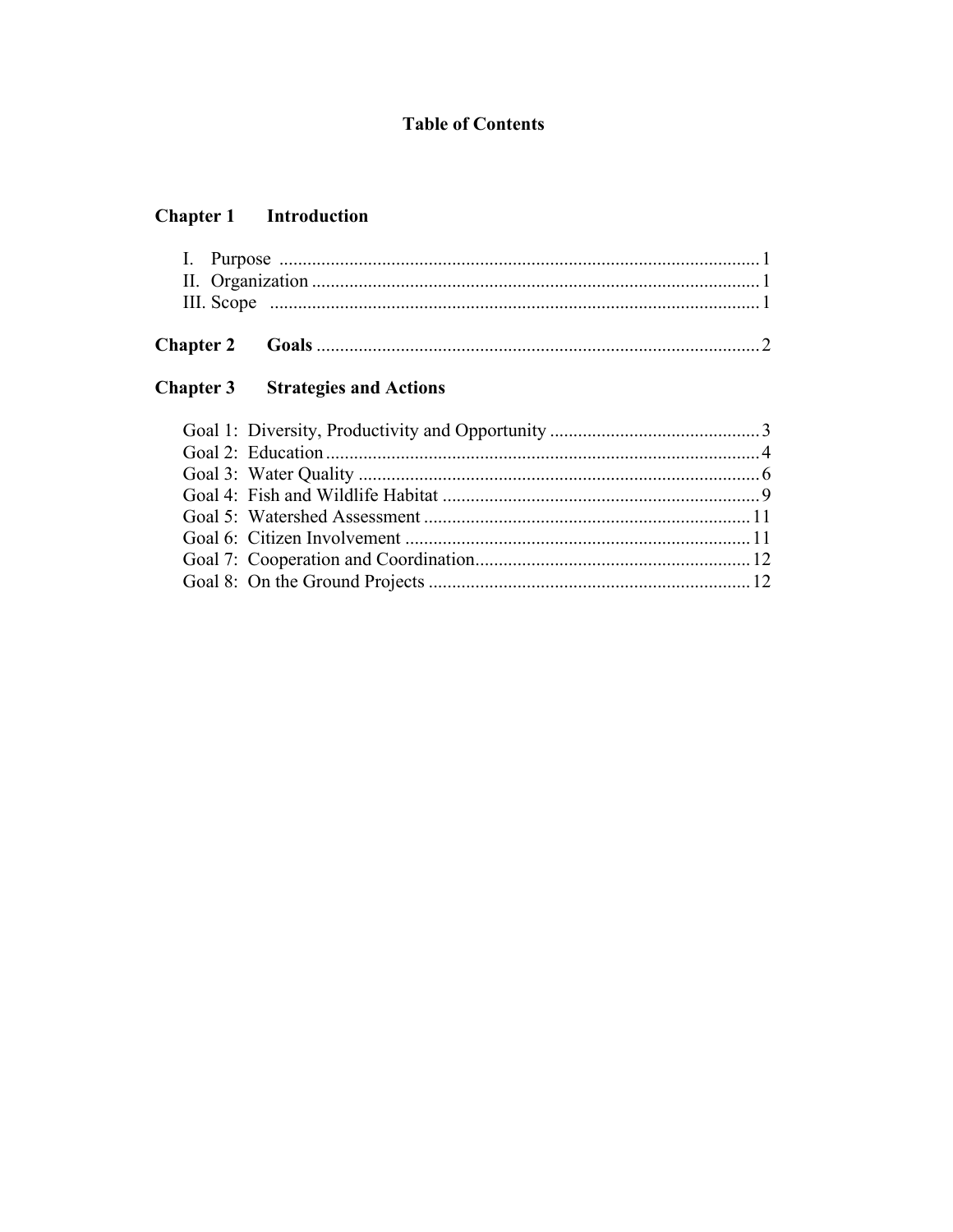#### **SOUTH SANTIAM WATERSHED COUNCIL ACTION PLAN**

purpose and goals 1-7 as adopted April 1996

#### **CHAPTER ONE: INTRODUCTION**

#### **I. PURPOSE**

- 1. Help establish for the productivity, character function, and appearance of the watershed of the South Santiam River.
- 2. Provide a framework for maintaining and enhancing the productivity, resiliency, diversity, and uniqueness of this watershed for all its inhabitants.
- 3. Establish guidance for community involvement and for public outreach and education in the South Santiam River watershed.
- 4. Provide a basis for assessment, restoration and enhancement activities, which consider the unique nature of the various sub-basins within the watershed.
- 5. Assist the South Santiam Watershed Council in coordinating habitat management activities in the South Santiam River watershed.

#### **II. ORGANIZATION**

This document is organized into three chapters. Chapter 1 describes the purpose of the action plan as adopted by the South Santiam Watershed Council in April, 1996, and the organization of the document.

Chapter 2 contains the South Santiam Watershed Council Goals.

Chapter 3 describes strategies and actions the Council will take in order to reach its goals. Goals are the broad vision statements of what the Council wants to do. Objectives for each goal add more specificity. Strategies provide different methods of reaching objectives. Strategies and actions are organized under the appropriate goals.

#### **III. SCOPE**

The geographic scope of this action plan is the entire South Santiam River watershed from ridgetop to ridgetop, headwaters to mouth. The scope of the issues to consider include all watershed processes and biological components with an emphasis on issues of critical concern. This includes social, economic and political realities. This document is intended to be flexible; changes to the plan should be made when needed by the watershed council.

#### IV. Current Conditions

A watershed assessment was completed in 2000.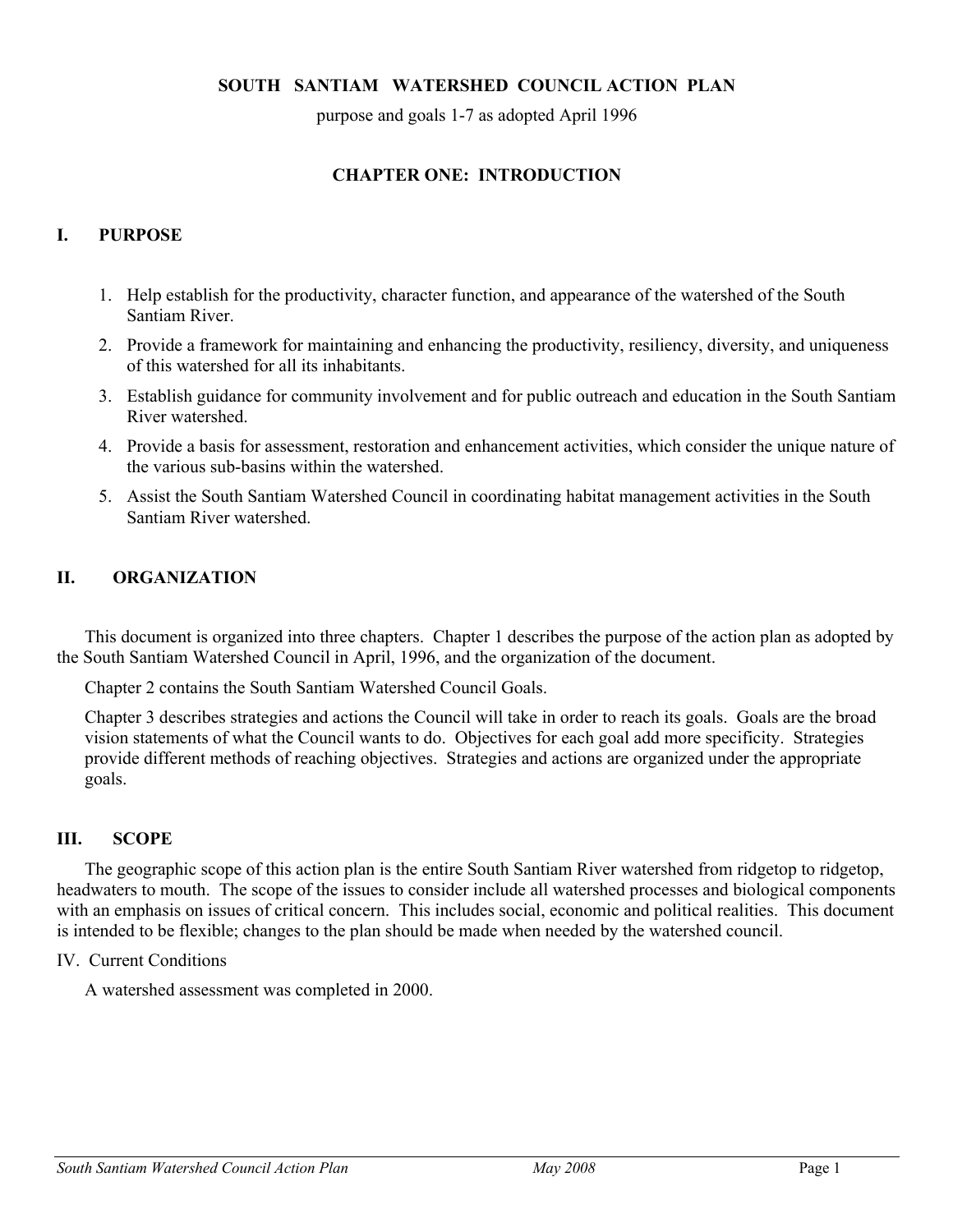### **CHAPTER TWO: GOALS (not listed in order of priority)**

#### **Goal 1: Productivity and Diversity**

Provide future inhabitants and users a watershed with undiminished diversity, productivity and opportunity.

#### **Goal 2: Education**

Promote a sense of awareness and understanding among all watershed users and landowners as to how their land management practices and personal actions can positively or adversely impact the South Santiam watershed where they live, work, or play.

#### **Goal 3: Water Quality**

Maintain, enhance, or restore water quality suitable for all beneficial uses in watershed streams.

#### **Goal 4: Fish and Wildlife Habitat**

Maintain, enhance, and restore fish and wildlife habitat throughout the watershed.

#### **Goal 5: Watershed Assessment**

Complete and maintain an assessment of the entire watershed, emphasizing its major components. We recognize the complexity of this task, the need to establish priorities, and the ever-changing nature of the various natural systems that make up the watershed.

#### **Goal 6: Citizen Involvement**

Generate support and enthusiasm for the council's activities by involving as many citizens as possible to take care of our watershed.

#### **Goal 7: Cooperation and Coordination**

Foster an atmosphere of cooperation and coordination with all landowners, citizens, organizations, and agencies with responsibilities and interests in the watershed.

#### **Goal 8: On -the -Ground Projects**

Implement on-the-ground projects which improve the health of the watershed.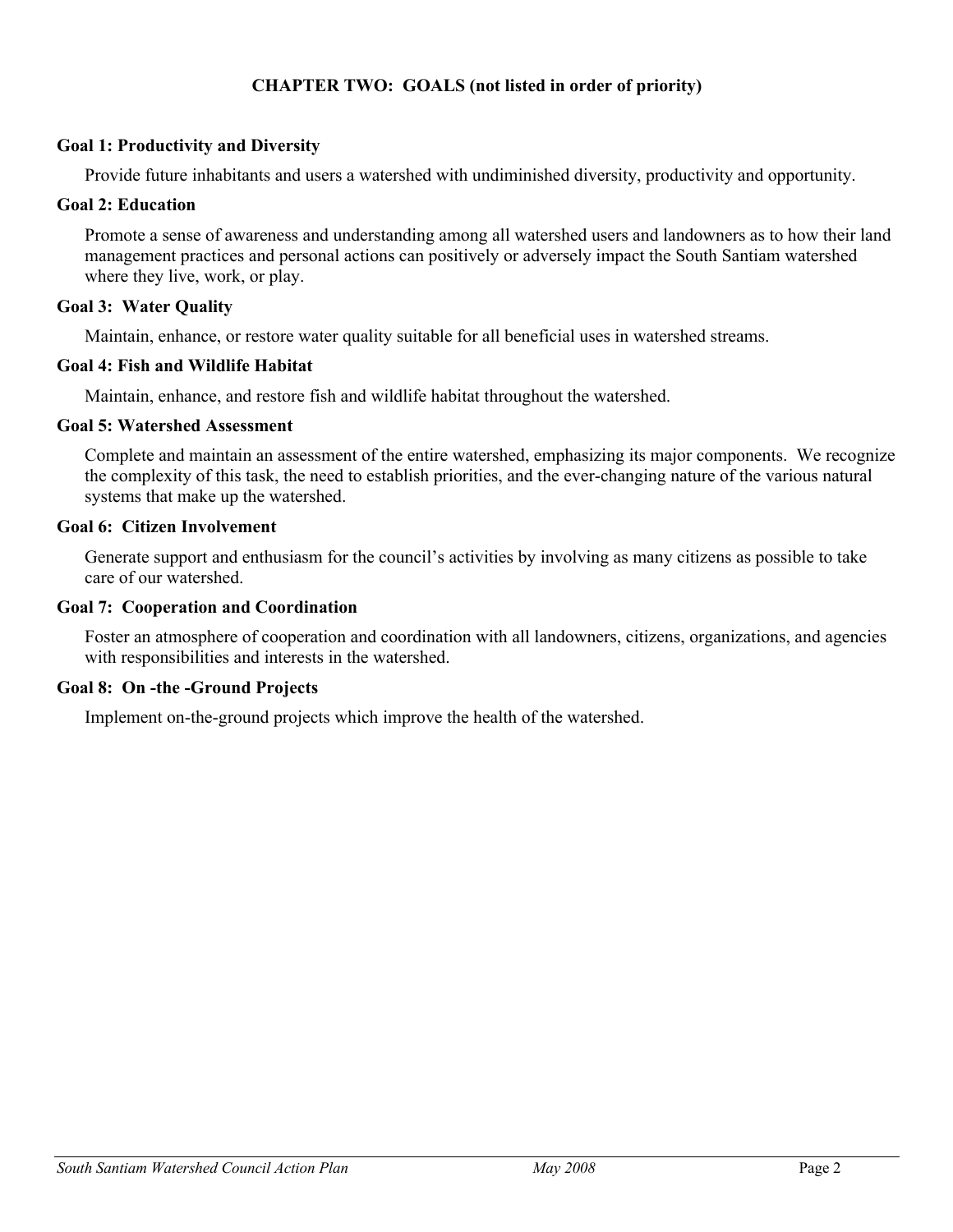## **CHAPTER THREE: STRATEGIES AND ACTIONS**

### **Goal 1: Productivity and Diversity**

### **Provide future inhabitants and users a watershed with undiminished diversity, productivity and opportunity.**

| Objective                                                                 | <b>Strategy</b>                                                                           | <b>Action</b>                                                                                                                                              | <b>Priority</b> | <b>Status</b> |
|---------------------------------------------------------------------------|-------------------------------------------------------------------------------------------|------------------------------------------------------------------------------------------------------------------------------------------------------------|-----------------|---------------|
| <b>Prevent loss of</b><br>soil productivity<br>about soil<br>productivity | <b>Educate landowners</b><br>compaction and                                               | Research areas most sensitive to soil compaction<br>in areas which are highly sensitive to soil compaction in:<br>Hamilton Creek<br>Remainder of Watershed | Low             |               |
|                                                                           |                                                                                           | Work with Ag. Extension, Linn SWCD, NRCS, Linn Small<br>Woodlands owners to provide soil compaction workshops                                              | Low             |               |
|                                                                           |                                                                                           | Research areas with highest rates of soil erosion in:                                                                                                      | Low             |               |
|                                                                           |                                                                                           | Hamilton Creek                                                                                                                                             |                 |               |
|                                                                           |                                                                                           | Remainder of Watershed                                                                                                                                     |                 |               |
|                                                                           | Technical<br>assistance to<br>landowners                                                  | In cooperation with other interested organizations, provide technical<br>assistance to landowners                                                          | Low             |               |
|                                                                           | Reduce reliance on                                                                        | Encourage use of biological controls and integrated pest management                                                                                        | Medium          |               |
|                                                                           | chemical fertilizer<br>& pesticides                                                       | Work with Linn County Extension to implement a buffer strip<br>demonstration                                                                               | Low             |               |
| <b>Maintain</b>                                                           | <b>Educate landowners</b>                                                                 | Conduct landowner outreach                                                                                                                                 | High            | Ongoing       |
| current                                                                   | of the functions of                                                                       | Field assessment/information gathering from land owners                                                                                                    | Medium          | Ongoing       |
| native plant species<br>diversity of<br>and diversity<br>plant species    | Take actions to protect or increase sensitive, threatened and<br>endangered plant species | High                                                                                                                                                       | Ongoing         |               |
|                                                                           | Restore native                                                                            | Eliminate or reduce noxious non-native plant species                                                                                                       | High            | Ongoing       |
|                                                                           | plants                                                                                    | Plant native species                                                                                                                                       | High            | Ongoing       |
|                                                                           |                                                                                           | For fish and wildlife diversity, see Goal 4: Fish and Wildlife Habitat                                                                                     |                 |               |

### **Goal 2: Education**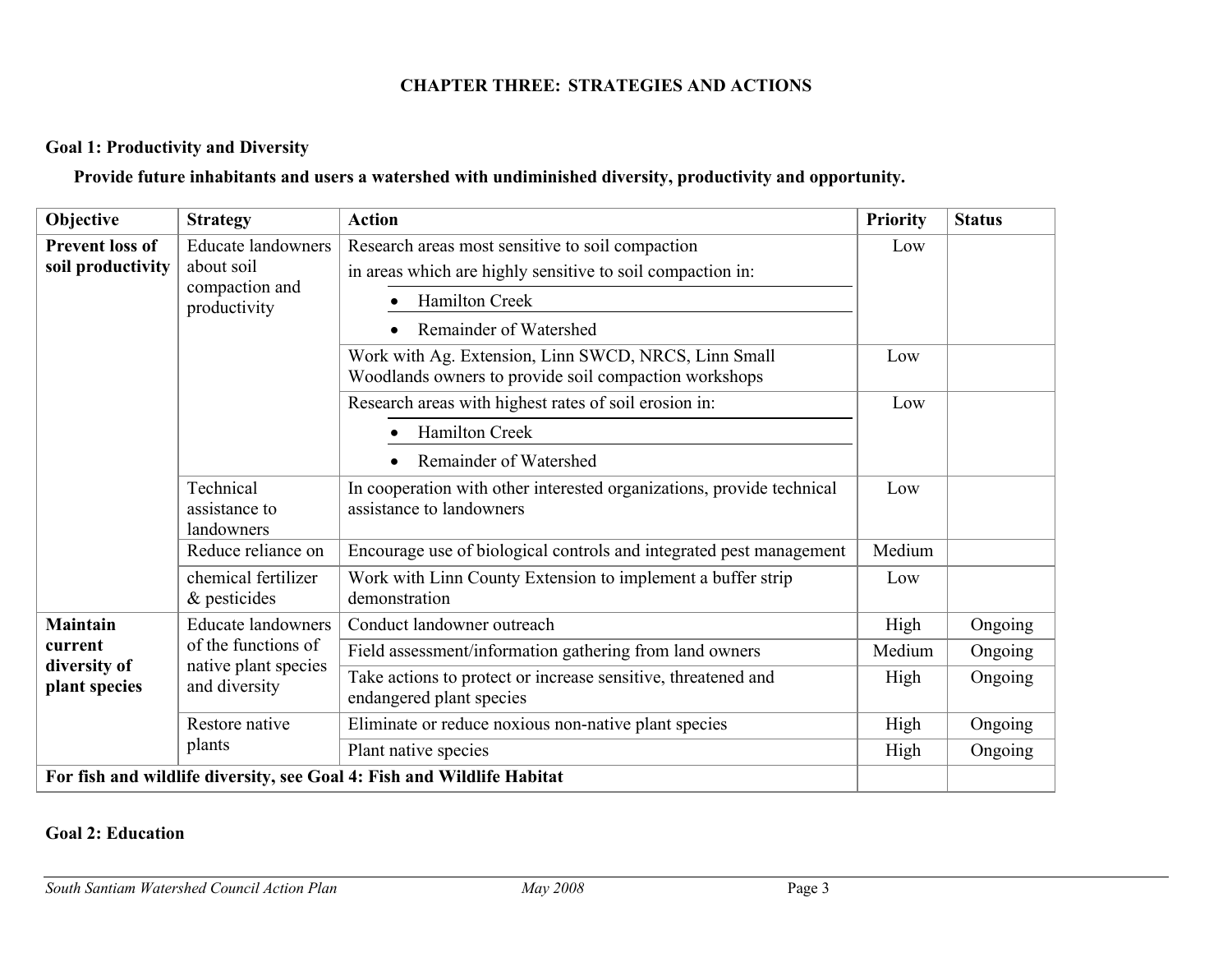**Promote a sense of awareness and understanding among all watershed users and landowners as to how their land management practices and personal actions can positively or adversely impact the South Santiam watershed where they live, work, or play.**

| Objective                                                            | <b>Strategy</b>                  | <b>Action</b>                                                                                                                                                                 | <b>Priority</b> | <b>Status</b>      |
|----------------------------------------------------------------------|----------------------------------|-------------------------------------------------------------------------------------------------------------------------------------------------------------------------------|-----------------|--------------------|
| <b>Educate the</b><br>public about<br>watershed                      | Informational<br>booth/display   | Have representation at public events for increased South Santiam<br>Watershed Council visibility. Use brochures and educational<br>materials for public education             | Medium          | Ongoing            |
| functions,<br>resources, and<br>the<br>opportunities<br>available to |                                  | Display SSWC informational booth and materials at:<br>· local public libraries<br>• city halls<br>· museums, schools, senior centers                                          | Medium          | Ongoing            |
| improve<br>conditions                                                | Watershed tours                  | Continue watershed tours to increase the council's and the public's<br>knowledge of watershed issues and current conditions                                                   | High            | Ongoing            |
|                                                                      |                                  | Watershed council members suggest pertinent tour topics                                                                                                                       | Low             |                    |
|                                                                      | Public<br>workshops/classes      | Provide workshops and classes on topics as needed to pursue other<br>action plan goals - only on specific subjects.                                                           | Medium          | Ongoing            |
|                                                                      |                                  | Cooperate with the Linn SWCD, NRCS to hold a streambank<br>restoration workshop. The purpose is to provide landowners with the<br>technical knowledge to replant streambanks. | Low             |                    |
|                                                                      |                                  | Build programs with city parks and recreation, including City of<br>Lebanon and Build Lebanon Trails                                                                          | Medium          | Ongoing            |
|                                                                      |                                  | Watershed council members suggest pertinent topics for public classes<br>and workshops                                                                                        | Medium          |                    |
|                                                                      | Education in public<br>schools   | Provide educational presentations to schools, and partner with other<br>groups conducting similar efforts.                                                                    | High            | Ongoing            |
|                                                                      |                                  | Implement Santiam STEWARDS Program with USFS, North Santiam<br>WSC, and Calapooia WSC.                                                                                        |                 |                    |
|                                                                      |                                  | Develop "watershed activity book" for use in grade school.                                                                                                                    | Medium          |                    |
|                                                                      | Presentations to<br>Local Groups | Create presentation on what the SSWC has accomplished, where we<br>are going in the next year, and why people should join                                                     | High            | Completed<br>10/08 |
|                                                                      |                                  | Present to local government, county planners, county commissioners,<br>and community groups                                                                                   | High            | Ongoing            |
|                                                                      | Web page                         | Maintain and update web page monthly                                                                                                                                          | High            | Ongoing            |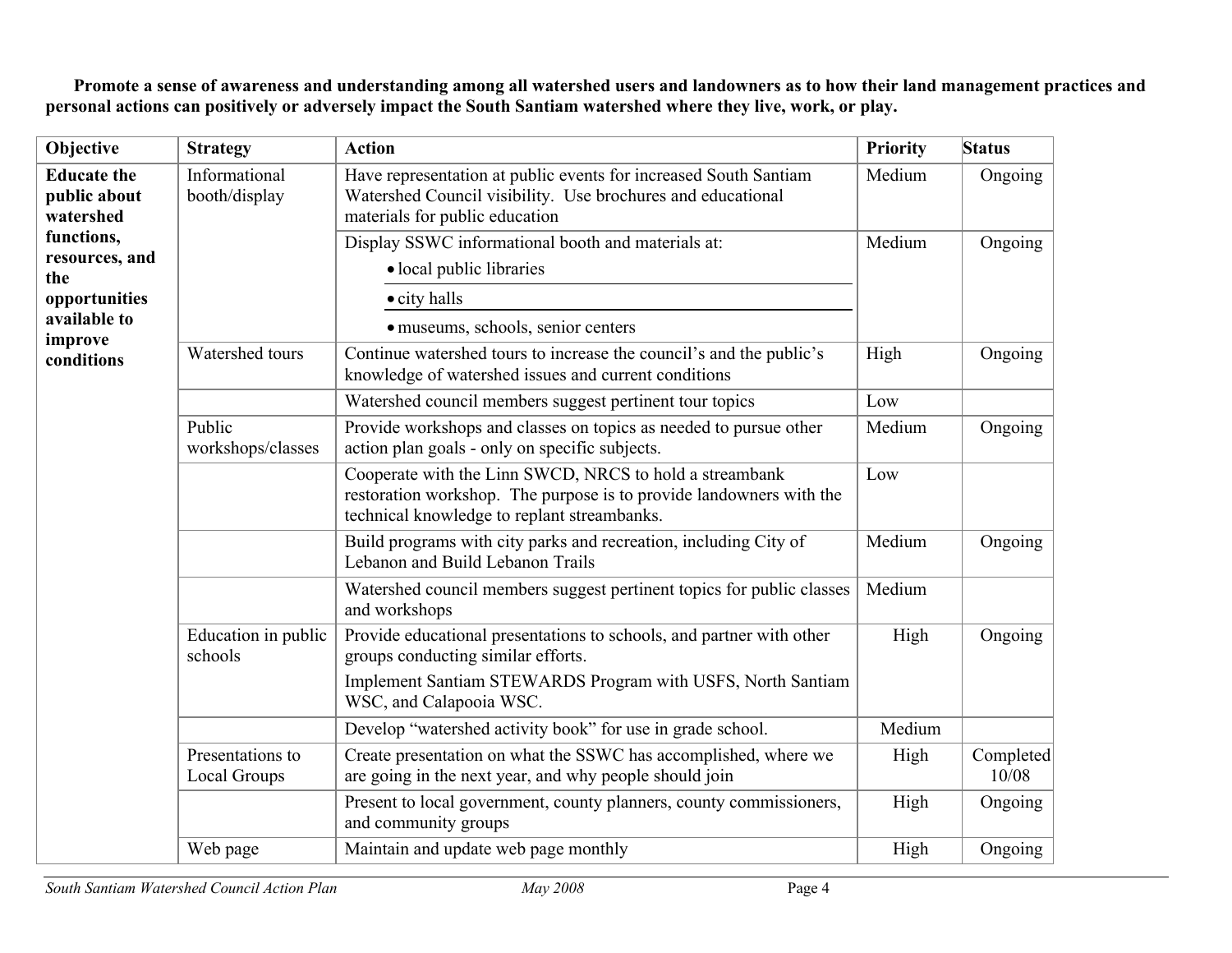|  | <b>Outreach Strategy</b>                                  | Provide radio announcement on helpful project ideas, land<br>management practices for specific audiences            | Low    |         |
|--|-----------------------------------------------------------|---------------------------------------------------------------------------------------------------------------------|--------|---------|
|  | Meeting<br>Announcements                                  | Put SSWC Meeting Announcements in Albany and Lebanon<br>newspapers                                                  | Medium | Ongoing |
|  | Newsletter                                                | Publish SSWC newsletter annually and send to members and friends<br>of SSWC. Current circulation is 200 people.     | Medium | Ongoing |
|  |                                                           | Encourage member contributions to newsletter                                                                        | Medium | Ongoing |
|  | Storm drain<br>placards: educate                          | Coordinate with local schools, 4H, Boys and Girls clubs, and Scouts<br>to get youth involved in storm drain project | Medium | Ongoing |
|  | general public<br>about the effect of<br>their actions on | Work with local communities to get paint and supplies donated, map<br>out drains to be painted                      | Medium | Ongoing |
|  | storm drain<br>pollution                                  | Public service announcements on the radio explaining storm drain<br>stenciling project                              | Low    |         |
|  |                                                           | Provide information to local newspapers on purpose of storm drain<br>placards                                       | Medium |         |

#### **Goal 3: Water Quality**

#### **Maintain or restore water quality suitable for all beneficial uses in all streams of this watershed, such that none become or remain water quality limited.**

(please note that this section will be updated as new information becomes available from the watershed assessments and sub-watershed meetings)

| <b>Objective</b> | <b>Strategy</b>    | Action                                                           | Priority | <b>Status</b> |
|------------------|--------------------|------------------------------------------------------------------|----------|---------------|
| Meet and/or      | Monitor and reduce | Cooperate with ODEQ, Linn SWCD, NRCS, irrigation districts,      | High     |               |
| exceed the fecal | fecal coliform     | and other agencies and organizations to monitor and reduce fecal |          |               |
| coliform         | bacteria           | coliform bacteria.                                               |          |               |
| <b>bacteria</b>  |                    |                                                                  |          |               |
| standards as set |                    |                                                                  |          |               |
| by DEQ           |                    |                                                                  |          |               |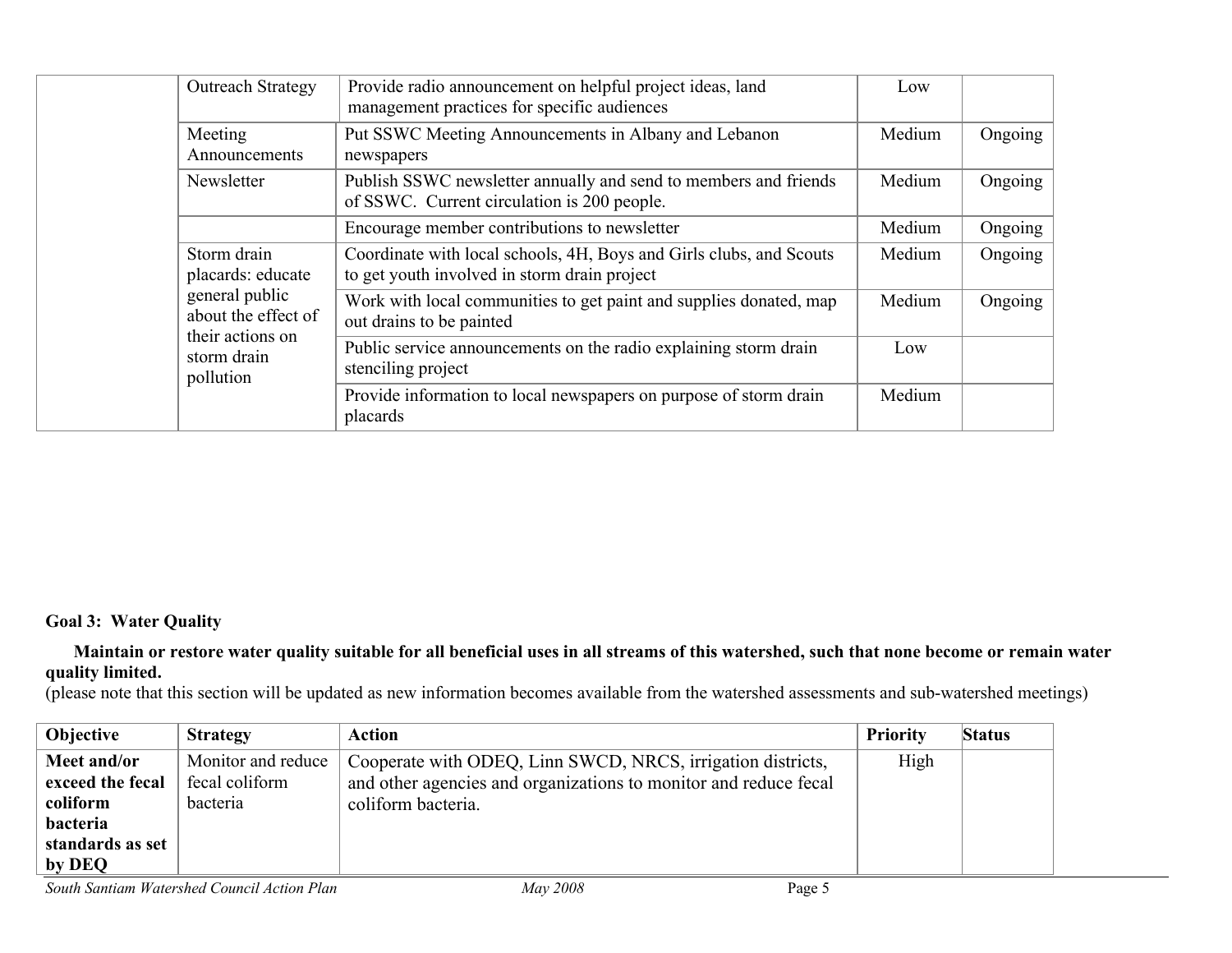|                                                                                                                                                               | Cooperate with<br>landowners, Linn<br>SWCD, NRCS, and<br>irrigation districts<br>to complete<br>voluntary projects | See Projects Goal 8 for strategy to implement on-the-ground<br>projects.<br>Project focus for fecal coliform bacteria should be on Thomas,<br>Crabtree, Hamilton, Ames and McDowell Creeks (focus should be re-<br>prioritized as new information becomes available)                                                          | High   |                   |
|---------------------------------------------------------------------------------------------------------------------------------------------------------------|--------------------------------------------------------------------------------------------------------------------|-------------------------------------------------------------------------------------------------------------------------------------------------------------------------------------------------------------------------------------------------------------------------------------------------------------------------------|--------|-------------------|
|                                                                                                                                                               | <b>Educate landowners</b><br>in the South<br>Santiam about what<br>they can do about<br>fecal coliform<br>bacteria | Provide workshops and site visits about land management practices<br>and projects that can reduce and prevent fecal coliform bacteria<br>pollution. Topics can include:<br>pasture/range management practices and fencing<br>septic tanks<br>$\bullet$<br>livestock operations<br>Target areas:<br>Thomas Creek sub-watershed | Medium |                   |
|                                                                                                                                                               |                                                                                                                    | Hamilton Creek sub-watershed<br>Ames Creek sub-watershed                                                                                                                                                                                                                                                                      |        |                   |
|                                                                                                                                                               |                                                                                                                    | Crabtree Creek sub-watershed                                                                                                                                                                                                                                                                                                  |        |                   |
|                                                                                                                                                               |                                                                                                                    | McDowell Creek sub-watershed<br>$\bullet$                                                                                                                                                                                                                                                                                     |        |                   |
|                                                                                                                                                               | Media Outreach                                                                                                     | Work with local newspapers, etc. to get articles in paper about current<br>conditions and solutions to fecal coliform bacteria problems                                                                                                                                                                                       | Medium |                   |
| <b>Decrease</b><br>temperature in                                                                                                                             | Monitor<br>temperature                                                                                             | Analyze existing information that has been collected by the SSWC                                                                                                                                                                                                                                                              | High   | Completed<br>2008 |
| <b>South Santiam.</b><br><b>River and its</b><br>tributaries to<br>meet<br><b>Department</b><br><sub>of</sub><br><b>Environmental</b><br>Quality<br>standards | conditions in<br>watershed                                                                                         | In cooperation with DEQ, USFS, and other agencies conduct<br>temperature monitoring on Crabtree, Hamilton, McDowell ,Ames,<br>Wiley, Little Wiley, Thomas, Canyon, Moose, Soda Fk., Middle<br>Santiam, Litiwi, and Quartzville Creeks.                                                                                        | High   | Ongoing           |
|                                                                                                                                                               | Cooperate with<br>landowners, Linn<br>SWCD, NRCS,<br>USFS, and<br>irrigation districts<br>to complete              | See projects Goal 8 for strategy to implement on the ground projects.<br>Project focus for temperature should be on Crabtree, Hamilton,<br>McDowell, Ames, Wiley, Little Wiley, Thomas, Canyon, Moose,<br>Soda Fk., Middle Santiam, Litiwi, and Quartzville Creeks.                                                           | High   | Ongoing           |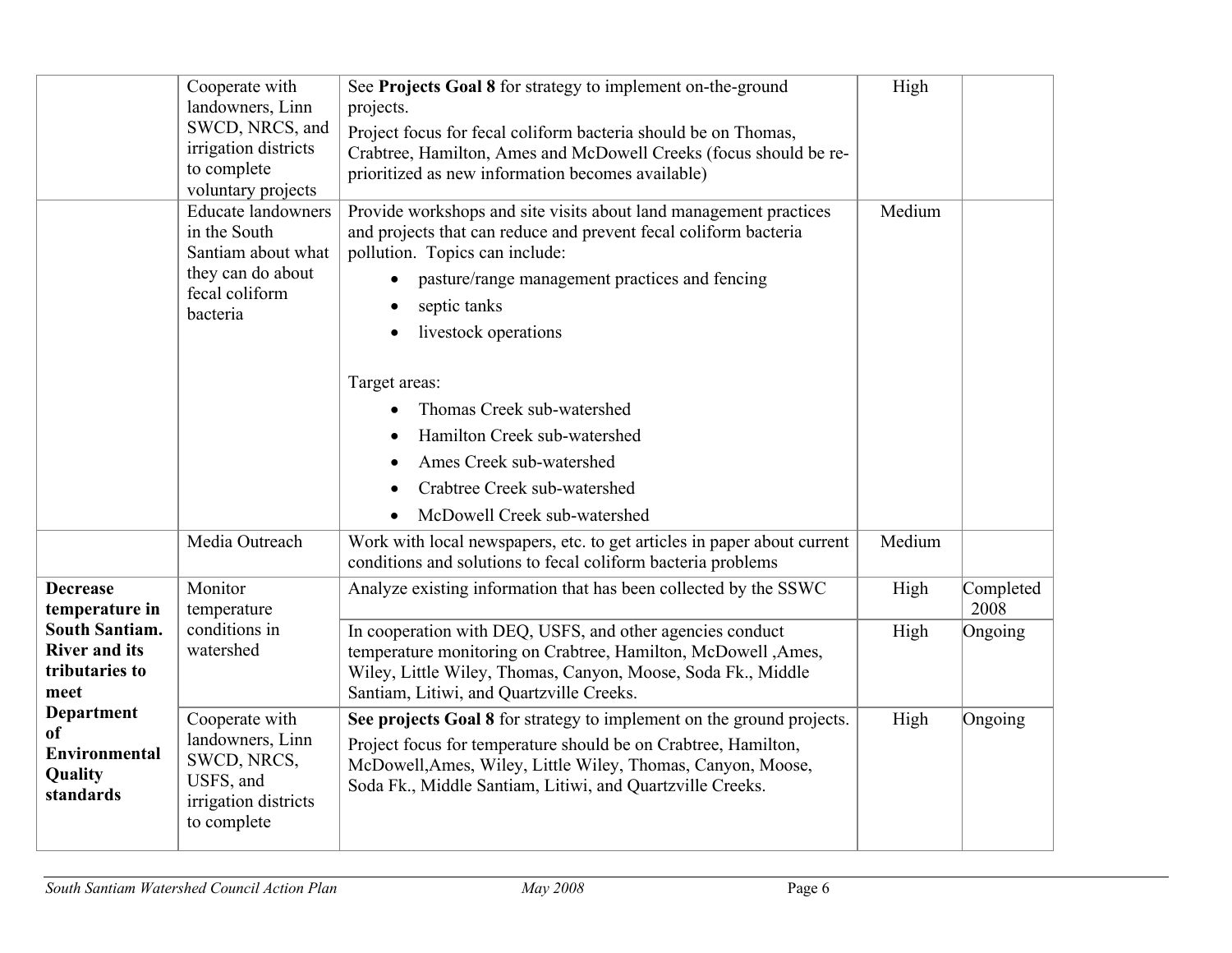|                                                               | voluntary projects                                                                                                 | Provide technical assistance to landowners on land management<br>practices to reduce temperature pollution                                                                                                                                           | High   | Ongoing |
|---------------------------------------------------------------|--------------------------------------------------------------------------------------------------------------------|------------------------------------------------------------------------------------------------------------------------------------------------------------------------------------------------------------------------------------------------------|--------|---------|
|                                                               | <b>Educate landowners</b><br>in the South<br>Santiam on land<br>management<br>practices which<br>lower temperature | Provide workshops and site visits about land management practices<br>and projects that can reduce and prevent fecal coliform bacteria<br>pollution. Topics can include:<br>Riparian zones<br>Large Wood<br>Restoring natural hydrological cycles     | High   | Ongoing |
|                                                               |                                                                                                                    | Target areas:<br>Thomas Creek sub-watershed<br>Hamilton Creek sub-watershed<br>Ames Creek sub-watershed<br>Crabtree Creek sub-watershed<br>• McDowell Creek sub-watershed                                                                            |        |         |
| <b>Increase</b><br>dissolved<br>oxygen levels<br>where needed | Investigate<br>Dissolved Oxygen<br>levels in the South<br>Santiam watershed                                        | Analyze existing information from South Santiam Watershed<br>Analysis                                                                                                                                                                                | Medium |         |
|                                                               |                                                                                                                    | Develop monitoring plan to assess dissolved oxygen levels in<br>watershed                                                                                                                                                                            | Medium |         |
|                                                               |                                                                                                                    | Implement monitoring plan                                                                                                                                                                                                                            | Medium |         |
| <b>Reduce</b><br>sediment/<br>turbidity to<br>desired levels  | Implement projects                                                                                                 | Project focus for sediment should be on Hamilton, Beaver, Crabtree,<br>Canyon, Pyramid, Quartzville, Soda, Latiwi, Thomas, and Wiley<br>Creeks and the Middle Santiam River (focus should be re-prioritized<br>as new information becomes available) | Medium |         |
| <b>Reduce</b><br>excessive<br>nutrient loading                | <b>Educate landowners</b><br>in the South<br>Santiam about what                                                    | Provide workshops and site visits about land management practices<br>and projects that can reduce and prevent nutrient pollution. Topics<br>can include:                                                                                             | High   | Ongoing |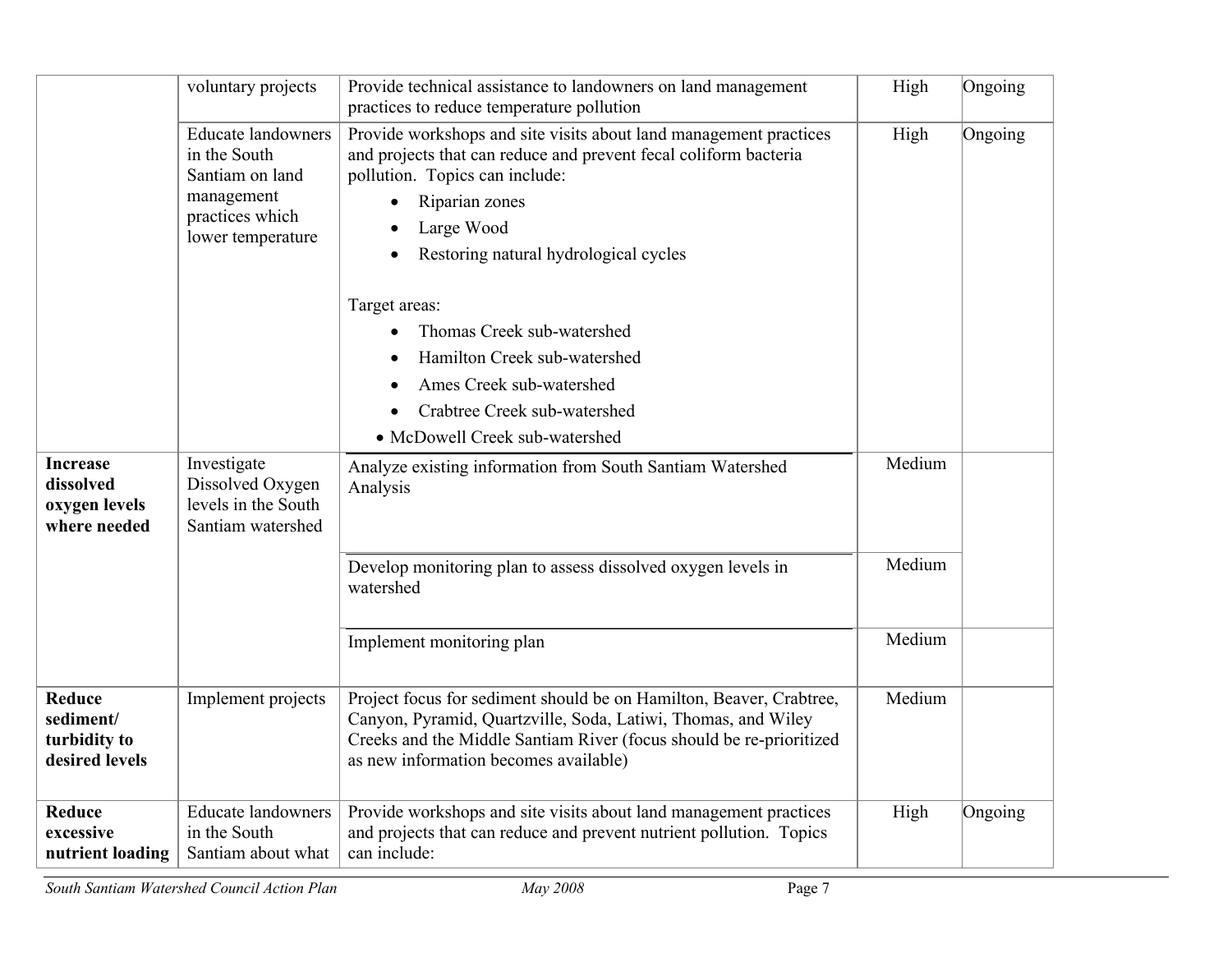|                                                  | they can do about<br>excessive nutrient<br>loading          | pasture/range management practices and fencing<br>$\bullet$<br>septic tanks<br>livestock operations<br>fertilization programs                   |        |         |
|--------------------------------------------------|-------------------------------------------------------------|-------------------------------------------------------------------------------------------------------------------------------------------------|--------|---------|
|                                                  |                                                             | Target areas:<br>Thomas Creek sub-watershed                                                                                                     |        |         |
|                                                  |                                                             | Hamilton Creek sub-watershed                                                                                                                    |        |         |
|                                                  |                                                             | Ames Creek sub-watershed                                                                                                                        |        |         |
|                                                  |                                                             | Crabtree Creek sub-watershed                                                                                                                    |        |         |
|                                                  |                                                             | McDowell Creek sub-watershed                                                                                                                    |        |         |
| <b>Maintain</b><br>current high<br>water quality | Prioritize areas for<br>protection.                         | Focus areas should be in upper watershed and headwater streams (for<br>example, Moose, Soda Fk, and unnamed first and second order<br>streams). | High   | Ongoing |
| conditions<br>where they meet<br>state standards | <b>Educate landowners</b><br>in high-water<br>quality areas | Focus areas should be in upper watershed and headwater streams (for<br>example, Moose, Soda Fk, and unnamed first and second order<br>streams). | Medium |         |
| Continue                                         | Further define and                                          | See Goal 5 for watershed assessment strategies and actions                                                                                      | High   |         |
| assessment<br>program                            | track water quality<br>in the South<br>Santiam Watershed    |                                                                                                                                                 |        |         |

## **Goal 4: Fish and Wildlife Habitat**

### **Maintain and enhance fish and wildlife habitat throughout the watershed.**

(please note that this section will be updated as new information becomes available from the watershed assessments and sub-watershed meetings)

| Objective                               | <b>Strategy</b> | <b>Action</b>                                                                                        | Priority | <b>Status</b> |
|-----------------------------------------|-----------------|------------------------------------------------------------------------------------------------------|----------|---------------|
| Restore,                                | Fix impassable  | Survey all culverts for passage problems                                                             | High     | Ongoing       |
| maintain, or<br>improve<br>upstream and | culverts        | Begin volunteer culvert survey in the South Santiam. Work with<br>USFS, ODFW, ODOT, and Linn County. | High     | Ongoing       |
|                                         |                 | Coordinate with ODOT, ODFW, BLM, USFS timber companies,                                              | High     | Ongoing       |

*South Santiam Watershed Council Action Plan May 2008* Page 8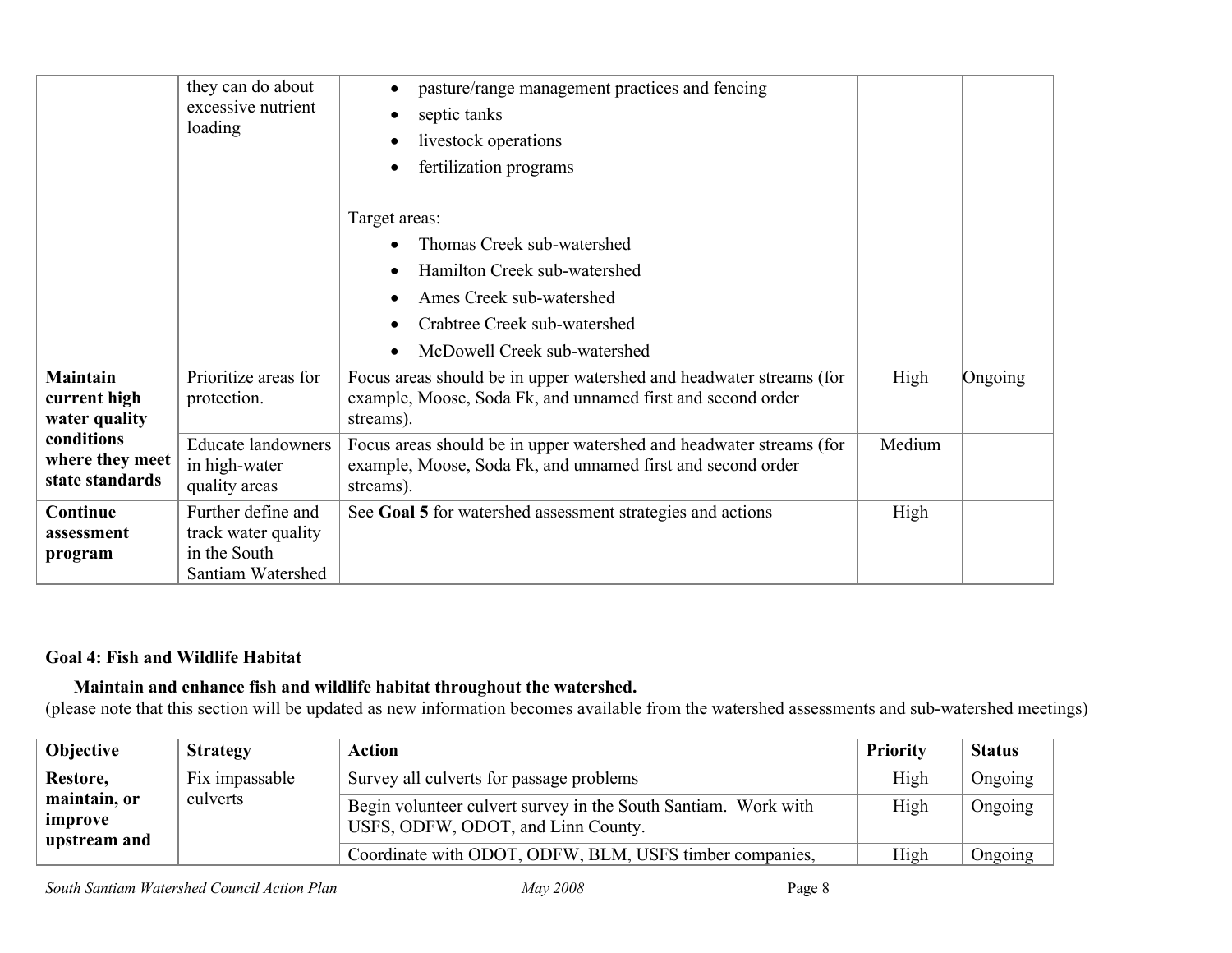| downstream                          |                                                                                                         | others, to determine which culverts have been surveyed previously                                                                                                                                |        |         |
|-------------------------------------|---------------------------------------------------------------------------------------------------------|--------------------------------------------------------------------------------------------------------------------------------------------------------------------------------------------------|--------|---------|
| passage for fish                    |                                                                                                         | Find funds and partners to replace and/or repair culverts                                                                                                                                        | High   | Ongoing |
| and aquatic<br>species              | Improve fish<br>passage at Foster,<br>and Green Peter<br>Dams                                           | Work with U.S Army Corps of Engineers and ODFW to improve<br>passage.                                                                                                                            | High   |         |
|                                     | Screen unscreened                                                                                       | Identify unscreened diversions                                                                                                                                                                   | Medium |         |
|                                     | diversions                                                                                              | Work with ODFW, diversion owners to find funds to screen<br>diversions.                                                                                                                          | Low    |         |
| <b>Maintain</b><br>sufficient in-   | Observe and report<br>to regulatory                                                                     | Visual observations at site visits and public-right-of-ways. Educate<br>landowners about benefits of sufficient stream flows.                                                                    | High   | Ongoing |
| stream flows for<br>aquatic species | agencies conditions<br>that may threaten                                                                | Compare recommended flows to current and historical levels                                                                                                                                       | Medium | Ongoing |
|                                     | aquatic population<br>resulting from low<br>in-stream flows                                             | Identify tributaries deficient in flow                                                                                                                                                           | Medium | Ongoing |
|                                     | Flow measurement                                                                                        | Identify tributaries lacking in flow information but critical to fish<br>production                                                                                                              | Medium | Ongoing |
|                                     | Implement projects<br>to promote<br>practices which<br>conserve water and<br>increase instream<br>flow. | Project focus for flow should be on Beaver, Crabtree, Hamilton and<br>Thomas Creeks (focus should be re-prioritized as new information<br>becomes available) See also Goal 8: Projects           | High   |         |
|                                     |                                                                                                         | Provide assistance to agricultural community on implementing<br>efficient irrigation                                                                                                             | Medium |         |
|                                     |                                                                                                         | Work with irrigation districts to increase water conservation, pipe<br>ditches, work with local communities to promote practices which<br>conserve water and increase stream flows.              | Medium |         |
|                                     |                                                                                                         | • Lacomb                                                                                                                                                                                         |        |         |
|                                     |                                                                                                         | • Others                                                                                                                                                                                         |        |         |
|                                     |                                                                                                         | Encourage agricultural landowners to protect riparian habitat,<br>minimize practices which contribute to pollution and sediment of<br>instream habitat and to use techniques that conserve water | Medium | Ongoing |
|                                     |                                                                                                         |                                                                                                                                                                                                  |        |         |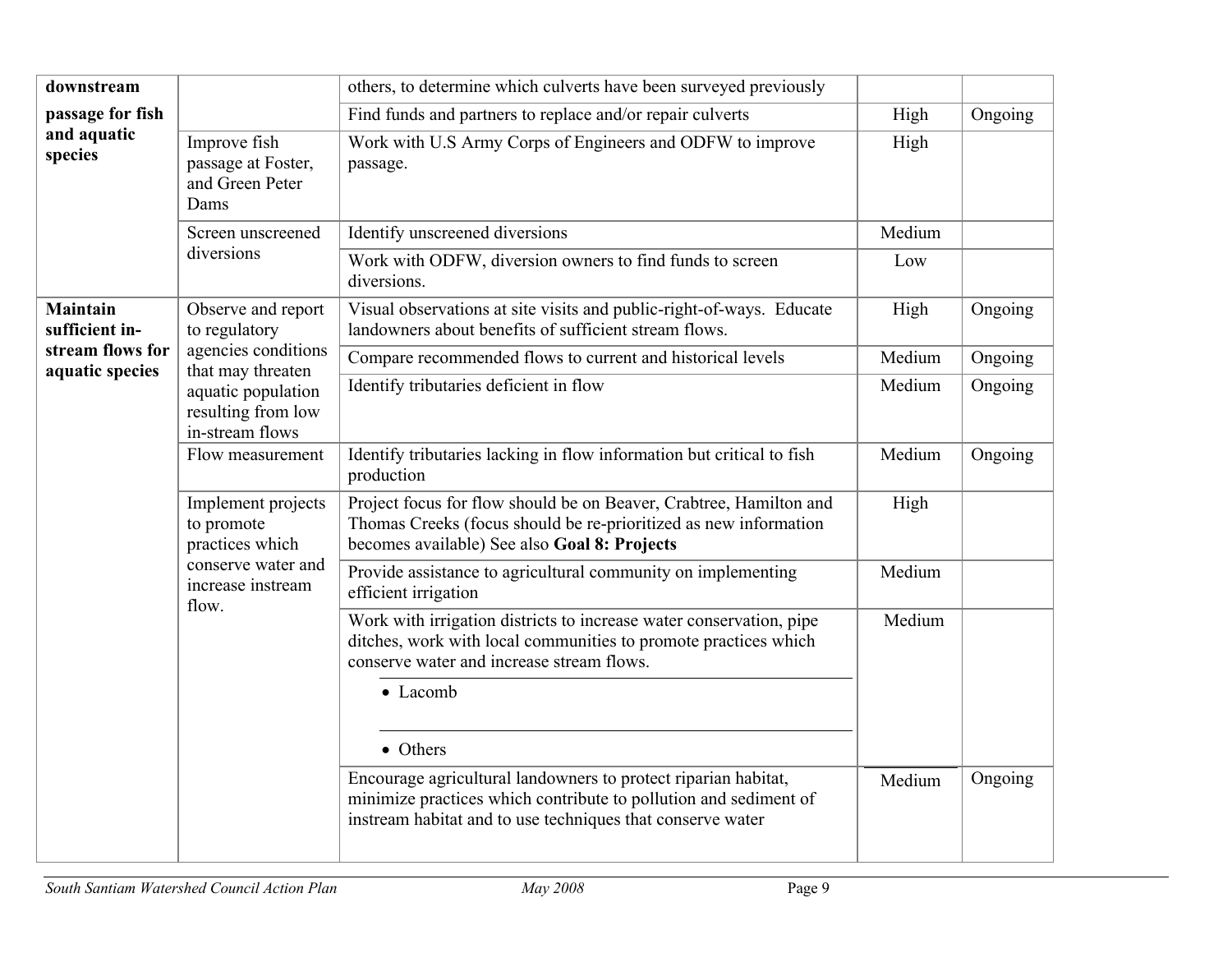|                                               |                                                                                                                                  | Assist water utilities in implementing water conservation programs                                                                                                                                                                                                                                                                                                                   | Low    |         |
|-----------------------------------------------|----------------------------------------------------------------------------------------------------------------------------------|--------------------------------------------------------------------------------------------------------------------------------------------------------------------------------------------------------------------------------------------------------------------------------------------------------------------------------------------------------------------------------------|--------|---------|
|                                               | Instream water<br>rights                                                                                                         | Identify areas where additional instream water rights are needed to<br>meet requirements for fish and notify ODFW.                                                                                                                                                                                                                                                                   | Medium |         |
| Improve critical<br>spawning and              | Identify critical<br>spawning and                                                                                                | Advocate special protection of these critical areas to the respective<br>landowners                                                                                                                                                                                                                                                                                                  | Medium | Ongoing |
| rearing habitat                               | juvenile rearing<br>areas for winter<br>steelhead, Spring<br>Chinook and all<br>native fish in the<br>South Santiam<br>Watershed | Identify strategies for restoring natural production levels, including<br>potential sites for habitat improvement. Enhance critical areas<br>limiting native steelhead smolt and production.                                                                                                                                                                                         | High   | Ongoing |
| Improve and/or<br>protect instream<br>habitat | Utilize watershed<br>assessment in<br>identifying critical<br>areas                                                              | Work with landowners to protect critical instream habitat                                                                                                                                                                                                                                                                                                                            | High   | Ongoing |
|                                               | Work with partners<br>to implement<br>projects in<br>identified areas                                                            | Identify areas in the Santiam watershed where in-stream structure,<br>rearing habitat, and spawning gravel have been altered due to<br>channelization and bank stabilization projects and limit fish<br>production. Coordinate with DSL, NRCS, ODFW Linn SWCD to<br>minimize damage from gravel mining, fill and removal, revetment,<br>erosion control and channelization projects. | High   | Ongoing |
|                                               |                                                                                                                                  | Identify impacted locations and coordinate with city and county<br>agencies to minimize degradation of riparian and instream habitat<br>from urban development projects such as construction of bridges,<br>pipelines, city storm drains, and flood control projects.                                                                                                                | Medium | Ongoing |
|                                               |                                                                                                                                  | Work with Cities of Scio, Sweet Home and Lebanon, and Linn<br>County.                                                                                                                                                                                                                                                                                                                |        |         |
|                                               |                                                                                                                                  | Encourage municipalities, sewage treatment districts and mill pond<br>owners to acquire specialized equipment and adequately trained<br>personnel so that catastrophic spills of harmful substances are<br>avoided                                                                                                                                                                   | Low    |         |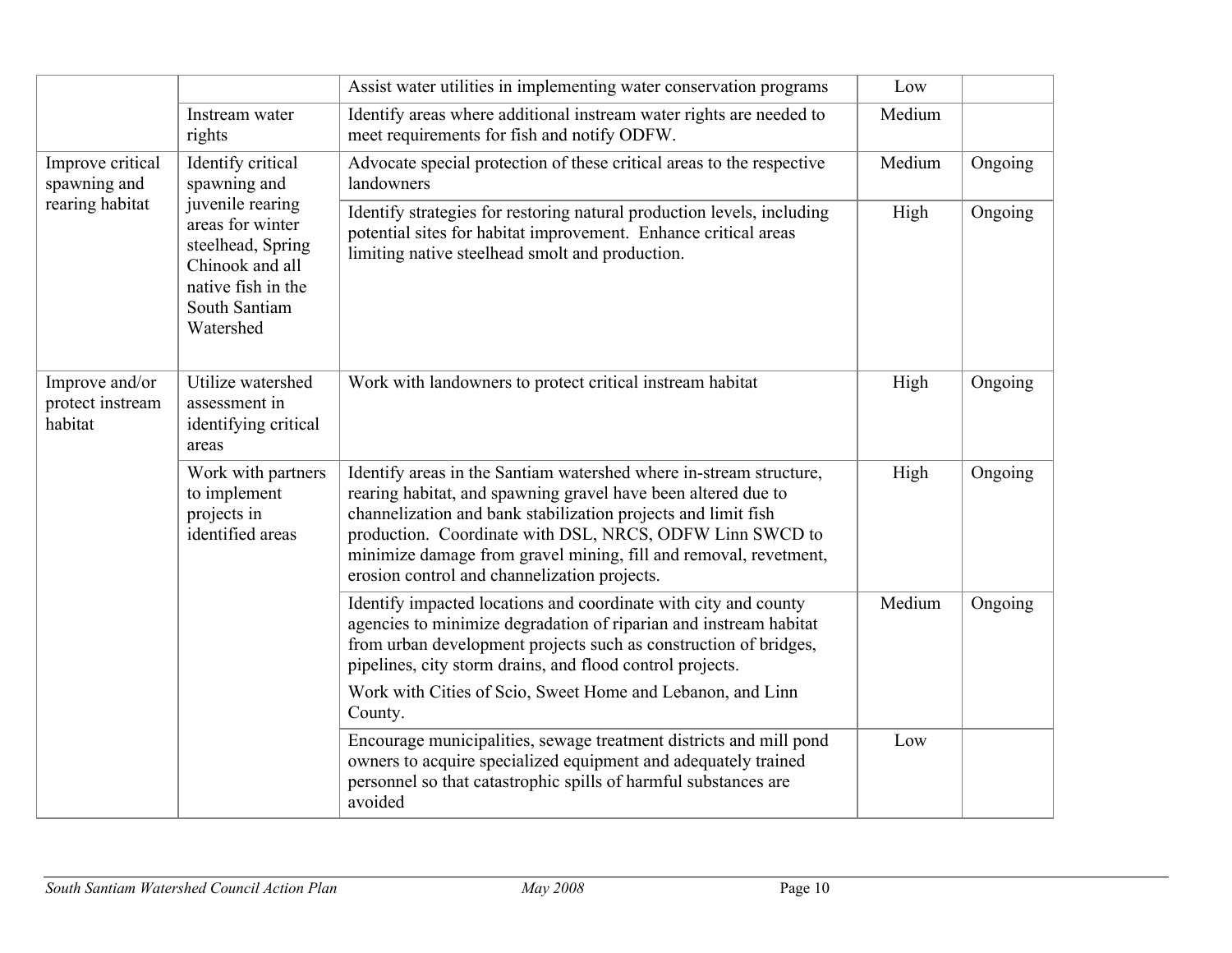#### **Goal 5: Watershed Assessment**

**Complete and maintain an assessment of the entire watershed, emphasizing its major components. We recognize the complexity of this task, the need to establish priorities, and the ever-changing nature of the various natural systems that make up the watershed.**

| Objective           | <b>Strategy</b> | <b>Action</b>                        | <b>Priority</b> | <b>Status</b> |
|---------------------|-----------------|--------------------------------------|-----------------|---------------|
| <b>Revise South</b> | Obtain funding  | Complete additional analysis by 2010 | High            |               |
| <b>Santiam</b>      |                 |                                      |                 |               |
| Watershed           |                 |                                      |                 |               |
| <b>Assessment</b>   |                 |                                      |                 |               |
| every 10 years      |                 |                                      |                 |               |

#### **Goal 6: Involve Citizens**

#### **Generate support and enthusiasm for the Council's activities, by involving as many citizens as possible to take care of the watershed**

| <b>Objective</b>  | <b>Strategy</b>    | <b>Action</b>                                                    | <b>Priority</b> | <b>Status</b> |
|-------------------|--------------------|------------------------------------------------------------------|-----------------|---------------|
| <b>Maintain a</b> | Outreach to public | Encourage/ request assistance from schools, youth groups, civic  | High            | Ongoing       |
| diverse, robust,  | and media          | organizations, and retirees for full range of council activities |                 |               |
| and active        |                    |                                                                  |                 |               |
| membership        |                    |                                                                  |                 |               |

#### **Goal 7: Cooperation and Coordination**

**Foster an atmosphere of cooperation and coordination with all landowners, organizations, and agencies with responsibilities in the watershed.**

| Objective                | <b>Strategy</b>                                                                                       | <b>Action</b>                                                                                                                                         | <b>Priority</b> | <b>Status</b> |
|--------------------------|-------------------------------------------------------------------------------------------------------|-------------------------------------------------------------------------------------------------------------------------------------------------------|-----------------|---------------|
| Coordinate<br>activities | Link with other<br>agencies, schools,<br>and/or groups with<br>existing programs<br>in the watershed. | Maintain and establish links with existing programs, non-government<br>organizations, and local, state, and federal agencies within the<br>watershed. | High            | Ongoing       |
|                          | Connect and share<br>with regional<br>watershed councils                                              | Continue to partner with North Santiam, Calapooia, and other<br>regional Watershed Councils. Continue to connect with Oregon<br>Watershed Councils.   | High            | Ongoing       |
|                          |                                                                                                       | Utilize government resources wherever available.                                                                                                      | High            | Ongoing       |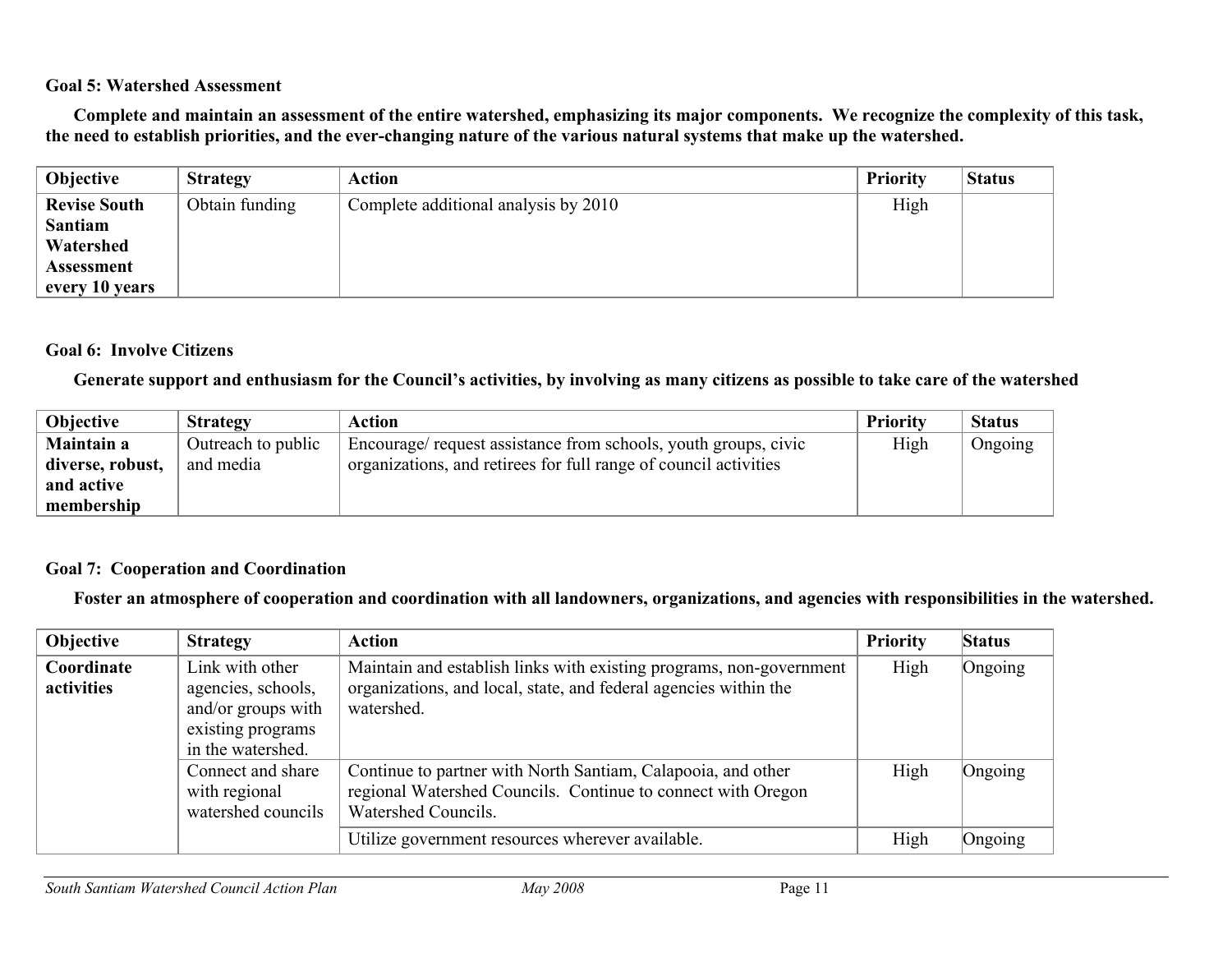| Form partnerships throughout the watershed.                                           | High   | Ongoing |
|---------------------------------------------------------------------------------------|--------|---------|
| Focus on long-term sustainability of environmental values and land<br>use objectives. | Medium | Ongoing |

## **Goal 8: Projects**

## **Implement projects which improve the health of the watershed**

| Objective                                                                                                      | <b>Strategy</b>                                               | <b>Action</b>                                                                                                                                    | <b>Priority</b> | <b>Status</b>    |
|----------------------------------------------------------------------------------------------------------------|---------------------------------------------------------------|--------------------------------------------------------------------------------------------------------------------------------------------------|-----------------|------------------|
| Implement<br>projects that<br>restore riparian<br>areas on<br>streams in<br>order to provide<br>shade, protect | Recruit landowners<br>for restoration,<br>obtain funding, and | Continue to implement Landowner Recruitment for Restoration<br>Project with focus on 303 (d) listed streams: Crabtree, Thomas,<br>McDowell, etc. | <b>High</b>     | Ongoing          |
|                                                                                                                | implement project<br>water quality,                           | Implement Lower Crabtree Creek Restoration Planning Project                                                                                      | <b>High</b>     | Done             |
|                                                                                                                |                                                               | Continue implementing Japanese Knotweed Control Project on<br><b>Crabtree and Thomas Creek</b>                                                   | <b>High</b>     | Ongoing          |
| and provide<br>habitat                                                                                         |                                                               | <b>Implement McDowell Creek Restoration Project</b>                                                                                              | <b>High</b>     | Summer<br>2008-9 |
|                                                                                                                |                                                               | Continue to recruit landowners to incentive programs administered<br>by the NRCS and FSA                                                         | <b>High</b>     | Ongoing          |
|                                                                                                                |                                                               | Continue to recruit landowners to OWEB small grant program and<br>for other grant programs for larger projects                                   | <b>Medium</b>   | Ongoing          |
| Implement<br>projects that<br>restore in-                                                                      | Recruit landowners<br>for restoration,<br>obtain funding, and | Implement Moose Creek Restoration Project (placing large wood<br>into stream via helicopter and tree-tipping)                                    | <b>High</b>     | Summer<br>2008-9 |
| stream habitat<br>conditions,<br>floodplain<br>connectivity,                                                   | implement project                                             | Implement McDowell Creek Restoration Project (placing large wood<br>and/or engineered log jams into stream)                                      | <b>High</b>     | Summer<br>2008-9 |
| and off-channel<br>habit to<br>streams                                                                         |                                                               | Implement Lower Crabtree Restoration Planning Project (in-stream<br>actions to be determined)                                                    | <b>High</b>     | Summer<br>2009   |
| identified as<br>deficient in this<br>category in                                                              |                                                               | Continue to monitor Ames Creek Restoration Project (Phase III,<br>Sankey Park large wood placement)                                              | Low             | Ongoing          |